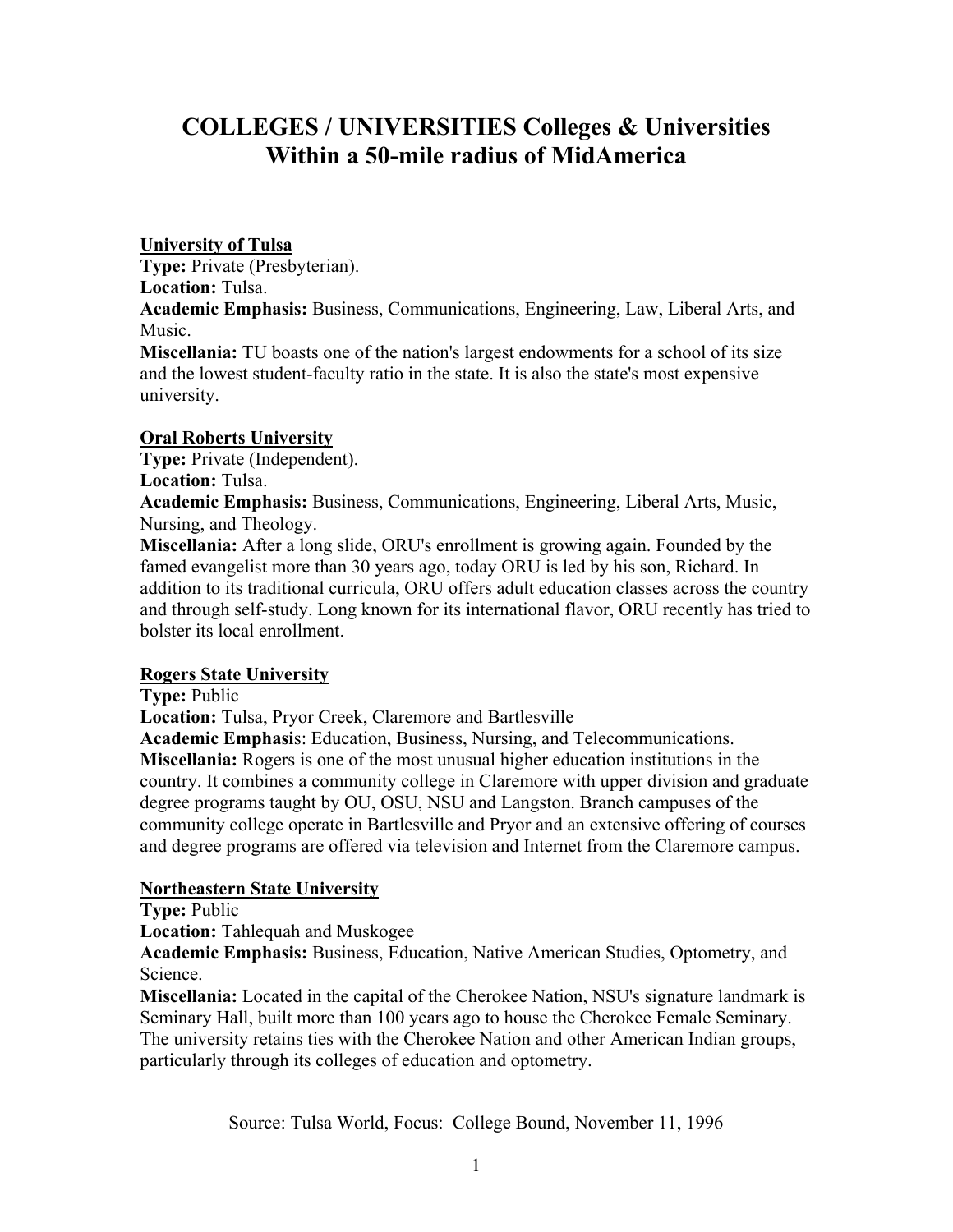#### **Bacone College**

**Type:** Private (Baptist).

**Location:** Muskogee.

**Academic Emphasis:** American Indian Studies, Art, Drug and Alcohol Abuse Counseling, Journalism, Nursing, and Religion.

**Miscellania:** Bacone is the state's oldest continuous institution of higher learning. Founded in 1880, it moved to Muskogee a year later. Along the way its faculty and students have included such luminaries as Acee Blue Eagle, Willard Stone, Alexander Posey, Dick West, Johnny Tiger and Lois Clark. Bacone still caters to American Indians as well as students with special academic needs.

#### **Connors State College**

**Type:** Public.

**Location:** Warner and Muskogee.

**Academic Emphasis:** Liberal Arts, Agriculture, Nursing, and Environmental Sciences. **Miscellania:** Originally one of the state's six agricultural high schools, CSC maintains strong agriculture ties while offering a variety of degree programs in the liberal arts and technology-related fields.

#### **Tulsa Community College**

**Type:** Public

**Location:** Tulsa

**Academic Emphasis:** Lower Level University, Technical, Allied Health.

**Miscellania:** TCC has one of the most extensive academic curricula of the state's public two-year institutions. It offers 60 university parallel programs and 51 technicaloccupational programs. TCC operates four campuses and is the largest two-year college in the state.

#### **OSU College of Osteopathic Medicine**

**Type:** Public **Location:** Tulsa **Academic Emphasis:** Osteopathic Medicine **Miscellania:** Founded in the late 1970s, the COM became part of the OSU campus in 1988. The college emphasizes primary care and rural medicine.

#### **Phillips Theological Seminary**

**Type:** Private (Disciples of Christ) **Location:** Tulsa **Academic Emphasis:** Theology

**Miscellania:** No longer affiliated with Phillips University, the seminary occupies space at the University of Tulsa. It is the state's only accredited theological seminary.